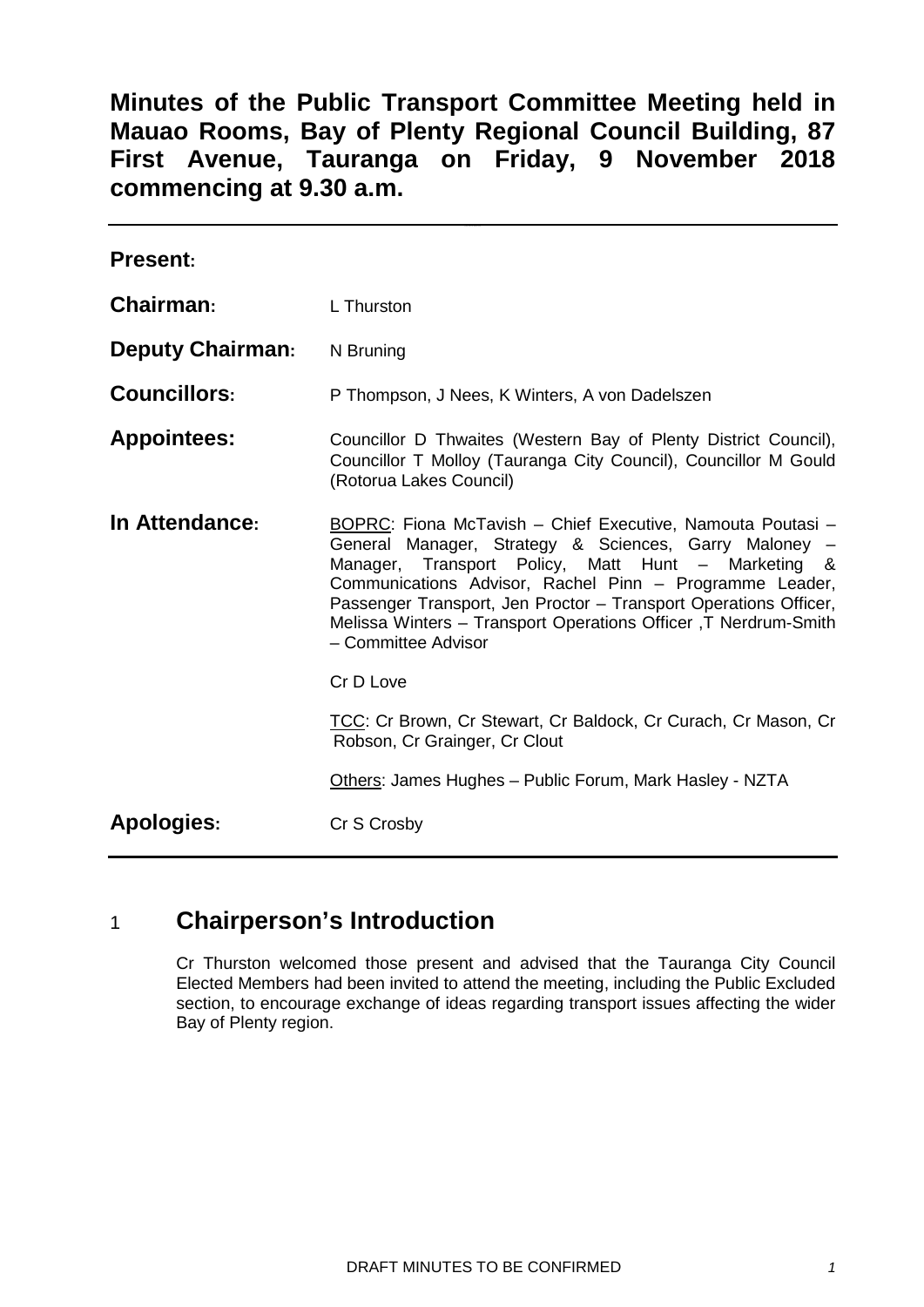## 2 **Apologies**

## **Resolved**

**That the Public Transport Committee:**

**1 Accepts the apology from Cr Crosby tendered at the meeting.**

**Gould/Thompson CARRIED**

# 3 **Public Forum**

*Refer PowerPoint Presentation A3047324*

**James Hughes and Sue McArthur – Greater Tauranga** addressed the meeting regarding inclusion of dedicated bus lanes as part of the B2B project.

#### Key Points of PP presentation

- URGENT: Bus Lane Bayfair to Hewletts
- Bayfair Roundabout/Flyover
- Option 1
- Option 2
- Summary
	- Must-do project now
	- Potential solution.

#### In Response to Questions

• Considerations should also be given to allocation of cycleways, in particular along Hewletts Road.

#### Key Points – Members/Attendees

- NZTA was considering all options for inclusion of bus lanes, cycleways and pedestrian access as part of the B2B project
- Design work for B2B was completed with regards to a cycle/walking underpass and funding was being sourced
- B2B project assumptions relied on the Farm Street bus interchange progressing, however there was some flexibility if this changed.

#### **Joseph McFarlane, Dr Logan Bannister and Mr Patrick Brus – University of Waikato/Toi Ohomai** addressed the meeting regarding Item 8.4: Requests for Tertiary Student Transport Services.

#### **Key Points**

- Recognised the opening of the University of Waikato Tauranga campus in 2019 and the collaboration with Toi Ohomai, which would significantly enhance the provision of tertiary education in Tauranga
- Would like to work with BOPRC Transport staff with regards to provision of public transport that would make it possible for students to travel from Whakatāne, Rotorua and Tauranga to Toi Ohomai and the University campus
- Providing transport services currently cost Toi Ohomai \$400,000 per annum.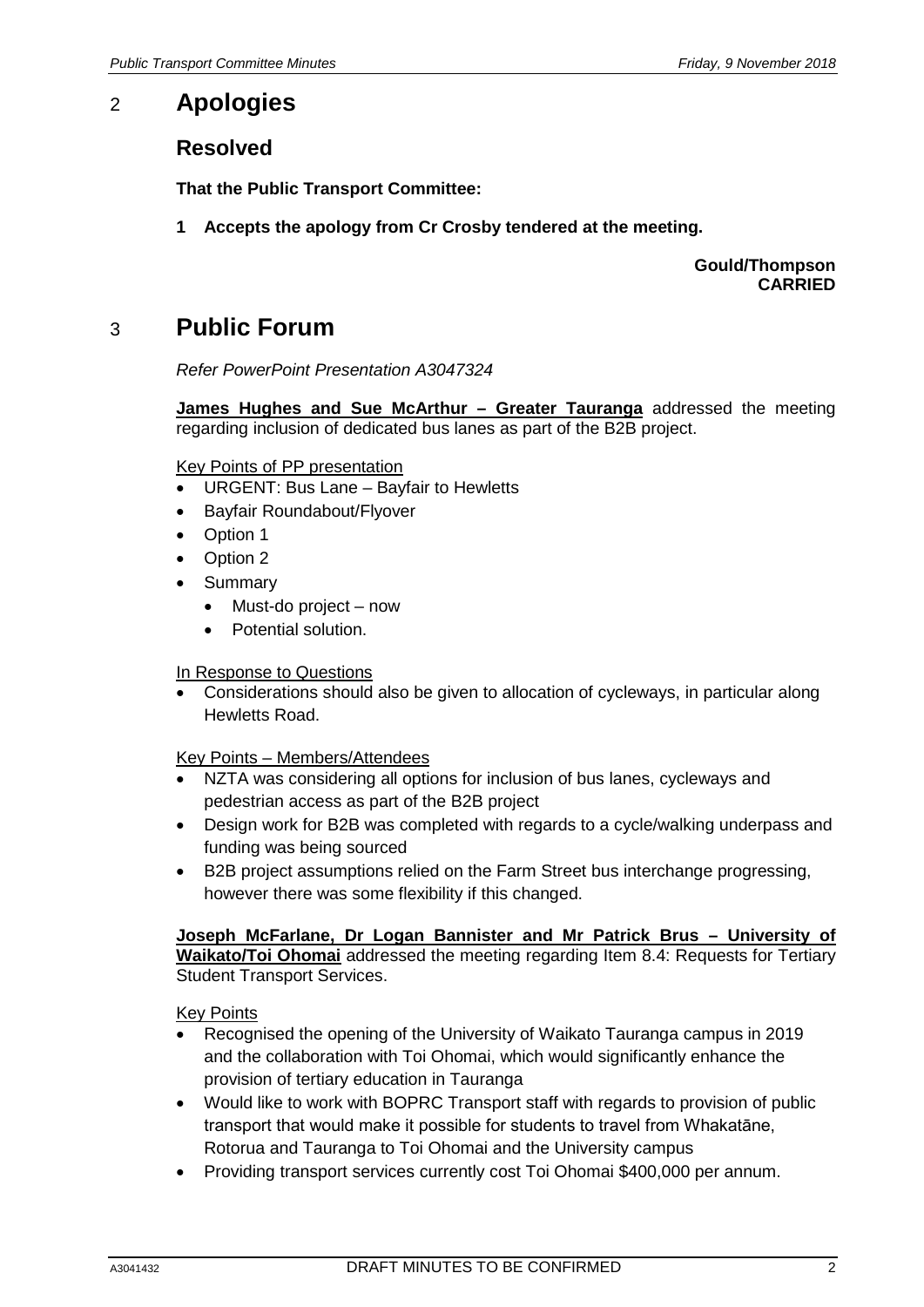• The free student bus service in Rotorua had been discontinued in 2017as it was no longer financially viable.

# 4 **Acceptance of Late Items**

Nil

## 5 **General Business**

Road charges (to be discussed at the end of the Public Section of the meeting)

## 6 **Confidential Business to be Transferred into the Open**

Nil

## 7 **Declaration of Conflicts of Interest**

Nil

## 8 **Previous Minutes**

## 8.1 **Public Transport Committee Minutes - 16 August 2018**

### **Resolved**

**That the Public Transport Committee:**

**1 Confirms the Public Transport Committee minutes - 16 August 2018**

**Von Dadelszen/Thompson CARRIED**

## 9 **Reports**

## 9.1 **Growing Patronage**

Garry Maloney – Transport Policy Manager, Jensen Varghese and Nicholas Reid – MRCagney presented this item via two PowerPoint presentations.

*Refer PowerPoint Presentations 1 (A3027163) and 2 (A3047382)*

### Key Points of Presentation 1

- Growing Patronage
- Context
- Policy Framework
- What do our customers want
- What does the literature say
- Travel Behaviour Change
- The Plan
	- Partnering
	- Frequency & reliability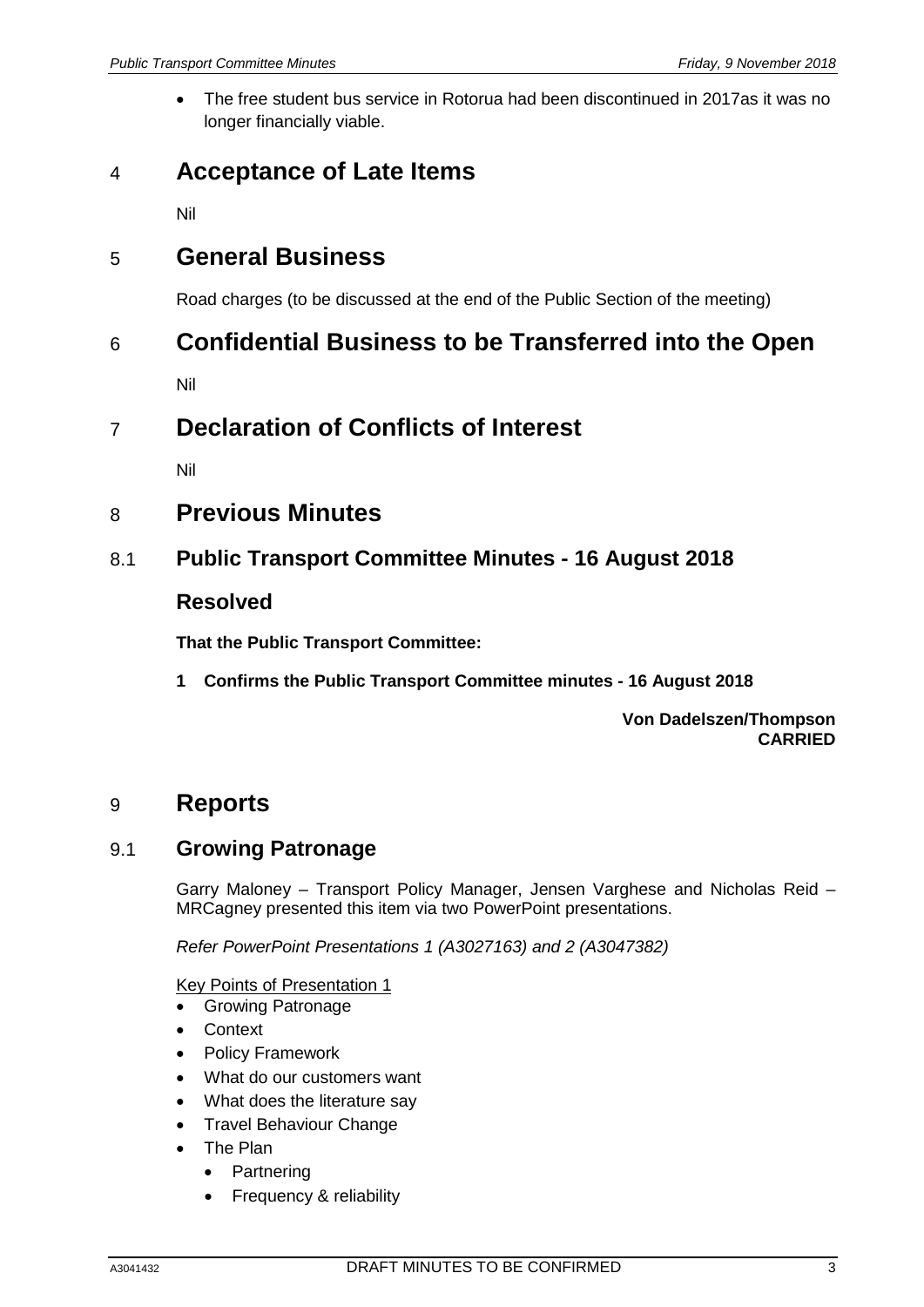- **Pricing**
- Marketing.

### Presenters in Response to Questions

- Bus stops were located approximately 400m apart within the urban areas
- The amended Public Transport Blueprint included a focus on providing effective transfers, which increased the destination options
- Fast travel was a key consideration for commuters.
- 10.08am Cr Clout TCC **entered** the meeting and Cr Stewart TCC **withdrew** from the meeting.

### Key Points of Presentation 2

- **MRCagney**
- **Existing situation**
- "Behaviour Change"
- Behaviour change key messages
- How do I get there? Key factors at each stage of the journey
- What does your surveys say current and potential users
- Tauranga New Network
- Fare-free outcomes
- Free fares internationally
- Free fares systems in practice
- Recommendations.

### Presenters in Response to Questions

- Information regarding supply of vehicles in the Bay of Plenty was available from **NZTA**
- Vehicle depreciation did not appear to factor in when commuters considered travel options
- Bus priority lanes, i.e. faster fares, vs lower cost/free fares, was more likely to have a positive impact on patronage
- Creating priority bus lanes often meant appropriation of adjacent land, which could be challenging.

### Key Points – Members/Attendees

- Sufficient infrastructure was a key issue for public transport to be successful
- Loss of free service, e.g. for students and Gold Card users, had resulted in a reduction in patronage
- Sought further data with regards to desired public transport targets and outcomes.
- 11.04 am The meeting **adjourned**.
- 11.25 am The meeting **reconvened**.

## **Resolved**

### **That the Public Transport Committee:**

**1 Receives the report, Growing Patronage.**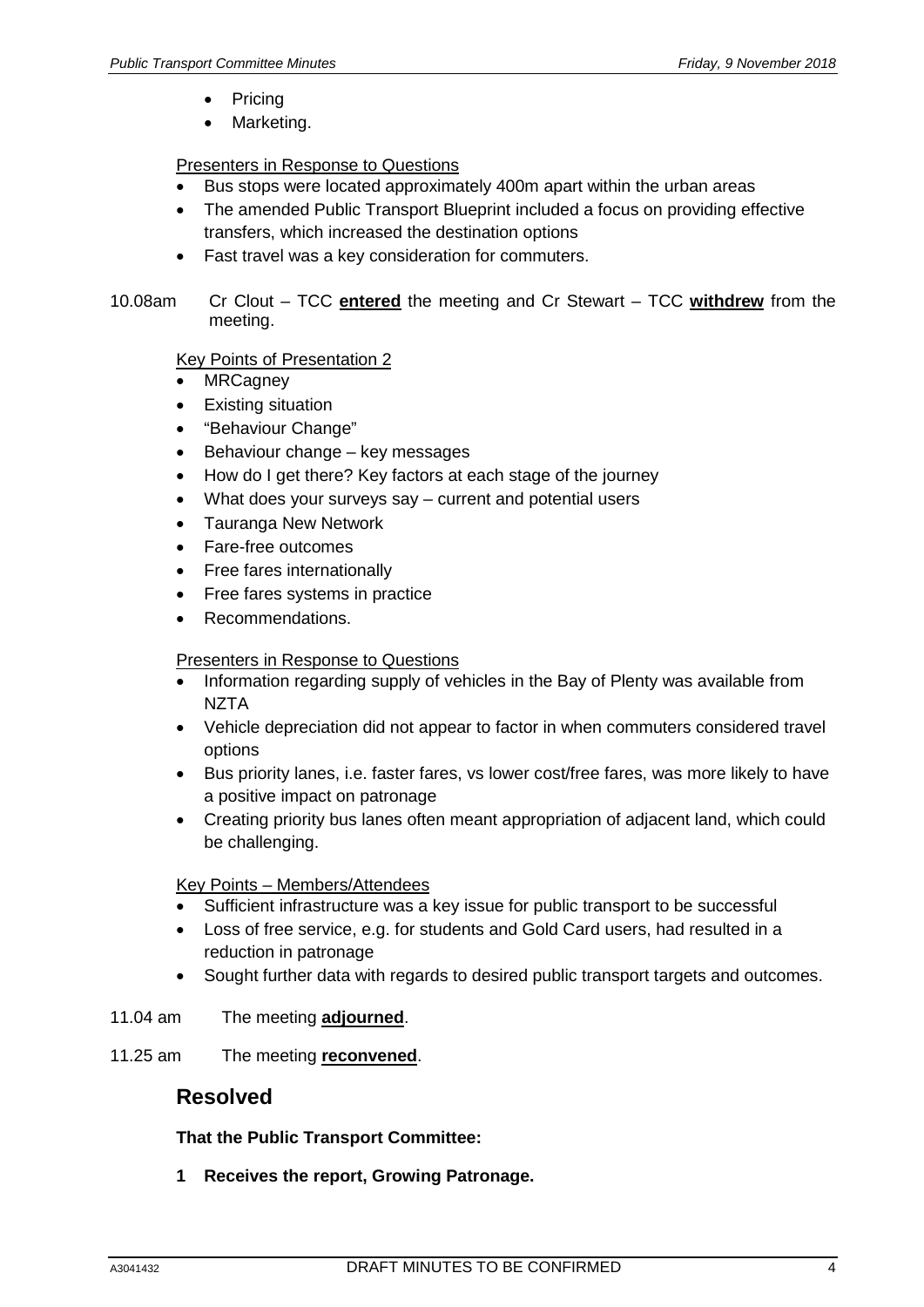- **2 Supports the assembly of regional and subregional transport data, including target markets and vehicle growth, that enables understanding of the movement of people and goods through jointly agreed avenues.**
- **3 Agrees that it is desirable to have at least at the sub-regional level, Regional Council/territorial authority/NZ Transport Agency agreed public transport patronage and/or mode share targets, a public transport implementation plan and approach to travel behaviour change. This work is to be developed with key stakeholders, including education providers.**
- **4 Notes that the principal drivers of patronage growth for urban bus services are service frequency improvements and measures associated with bus reliability, which are at the foundation of the design of the western Bay of Plenty Public Transport Blueprint network roll-out in December 2018.**
- **5 Encourages its territorial authority partners to boldly invest in bus priority where this is identified as an issue, as it is an effective mechanism to rapidly develop and improve a city passenger transport system.**
- **6 Conduct a comprehensive review of Regional Council bus fares next year, either in its own right or as part of a wider sub-regional approach to changing travel behaviour. This work will include the consideration of the impact of fare changes on congestion and social factors.**
- **7 Notes that Regional Council staff will prepare a comprehensive public transport marketing plan and if time and resources permit, review our branding next year.**

**Von Dadelszen/Winters CARRIED**

## 9.2 **Public Transport Blueprint - Progress Update**

*Refer PowerPoint Presentation A3028645*

Garry Maloney – Transport Policy Manager, Matt Hunt – Marketing & Communications Advisor and Rachel Pinn – Programme Leader, Passenger Transport presented this item.

#### Key Points of Presentation

- Western BoP Blueprint Network Roll-out
- Things to think about
- Top of Mind Wellington
- Context
- Blueprint DBC
- The challenge
- Effective Ways to Grow Urban Bus Markets
- **Blueprint Recommended Option**
- Community engagement
- What's different
- Link services
- City Link/Hospital Link
- Express services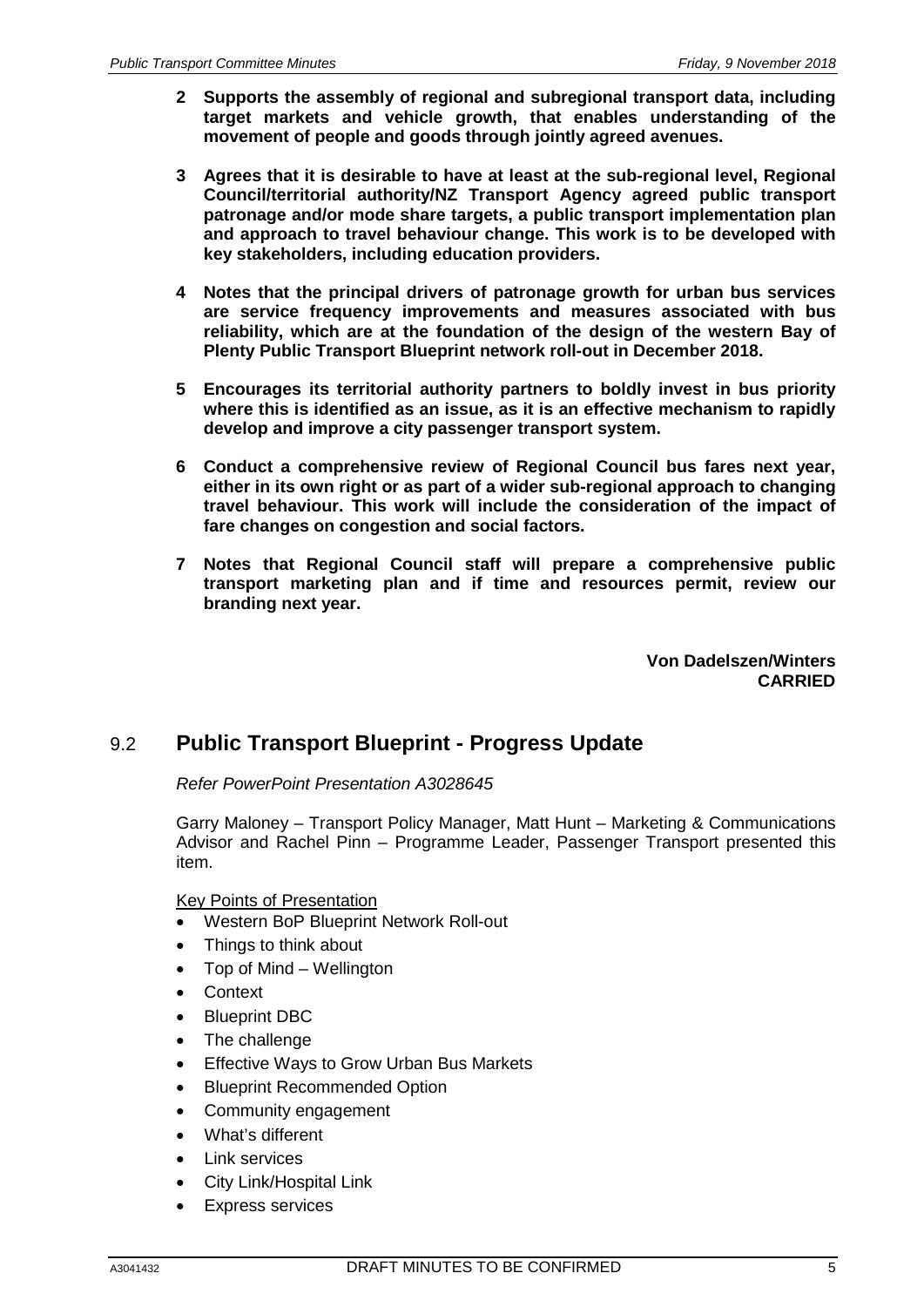- Eastern corridor
- Western Corridor
- Communications
- NZME digital campaign
- Sun Media Digital
- Billboard campaign
- November campaign
- Feedback to date
- Roll on 10 December.

### In Response to Questions

• Recognised that some geographical areas were disadvantaged by the changing services, e.g. Maungatapu commuters were required to travel via Greerton to reach the CBD, however a previous direct route had not been well supported by the community

11.44 am Cr Stewart - TCC **entered** the meeting.

- A number of fares to/from the Hospital would require transfers, which was consistent with the current service
- Communication with NZTA was in progress regarding access to public transport in outlying areas, as there were safety issues linked to bus stops along the State Highway network
- Bus stops were identified on Google Maps
- A comprehensive communications plan regarding the upcoming changes, including presenting to community groups, had been prepared.

### Key Points – Members/Attendees

- There had been commentary on Facebook with regards to changes in the service, e.g. from Papamoa
- TCC was committed to the opening of the Farm Street interchange by 10 December 2018
- Sought commitment from TCC to invest in infrastructure and encouraged futureoriented thinking, e.g. dedicated bus lanes, no-parking zones on Cameron Road at peak times etc.

Staff Follow-up

- Travel-time analysis to be made publicly available via the BOPRC website
- Key messages as provided at the Annual Plan 2019-20 Workshop to be made available to TCC Councillors.

## **Resolved**

### **That the Public Transport Committee:**

**1 Receives the report, Public Transport Blueprint - Progress Update.**

### **Thurston/Thompson CARRIED**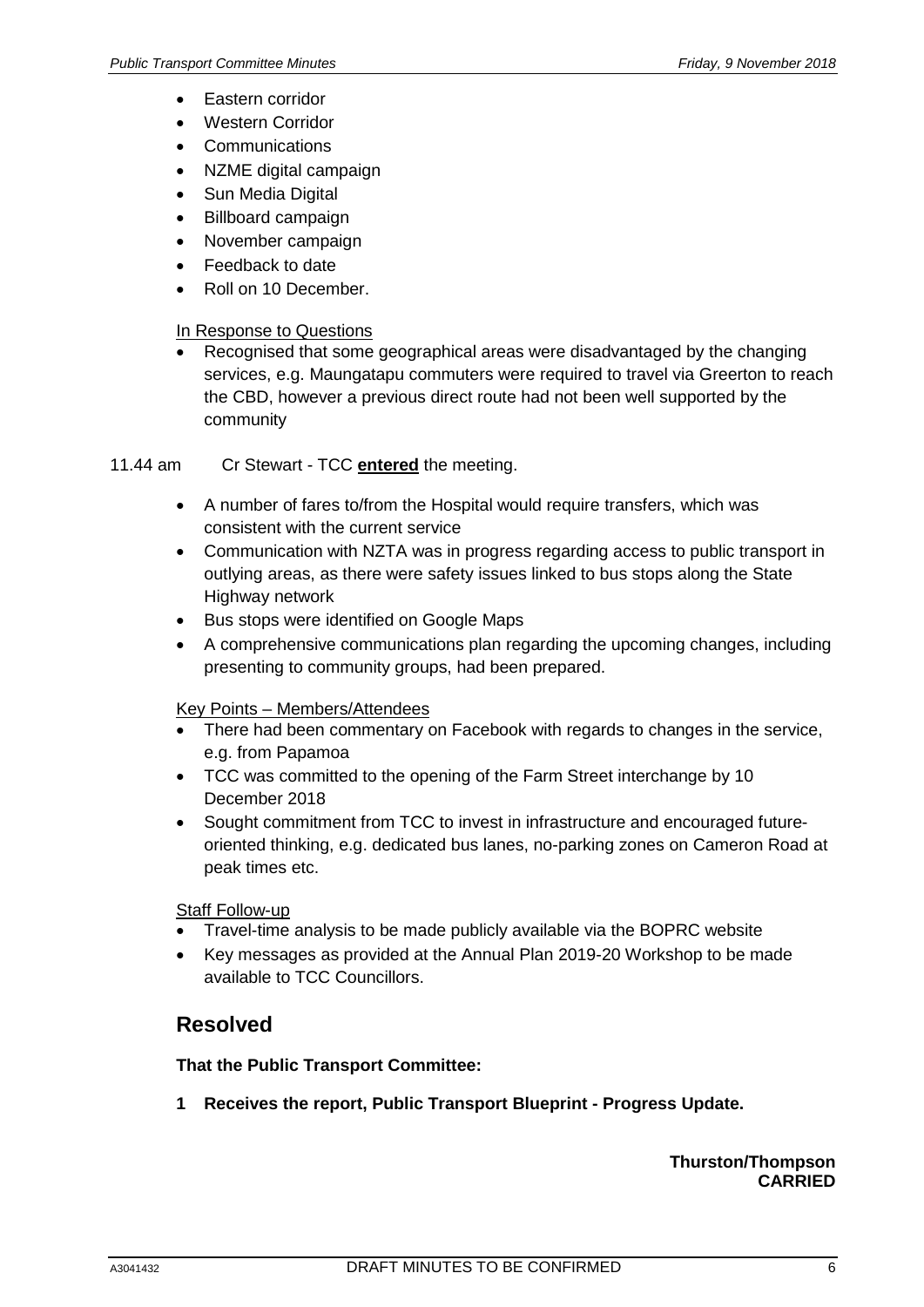### 9.3 **Request for Murupara to Rotorua Commuter Bus Service**

Garry Maloney – Transport Policy Manager presented this item.

In Response to Questions

• Whakatāne District Council had been advised of the report and recommendations.

### **Resolved**

**That the Public Transport Committee:**

- **1 Receives the report, Request for Murupara to Rotorua Commuter Bus Service.**
- **2 Further consider the merits of the proposed additional service as part of preparing the 2019/20 Annual Plan.**

**Gould/Winters CARRIED**

### 9.4 **Requests for Tertiary Student Transport Services**

### **Resolved**

**That the Public Transport Committee:**

- **1 Receives the report, Requests for Tertiary Student Transport Services.**
- **2 Further consider the merits of the proposed additional services as part of preparing the 2019/20 Annual Plan.**

#### **Bruning/Nees CARRIED**

## 9.5 **Outcomes from Annual Plan Workshop**

Namouta Poutasi – General Manager, Strategy & Sciences and Garry Maloney – Transport Policy Manager presented this item.

In Response to Questions

- Provision of e-buses was part of the expectation when BOPRC tendered for the new public transport provider, however unforeseen challenges meant the supply had been delayed
- Staff were committed to the provision of an electric vehicle fleet.

#### Key Points – Members/Attendees

• Concerned regarding the delay in e-buses and queried whether a cost increase to Council could be the result.

### **Resolved**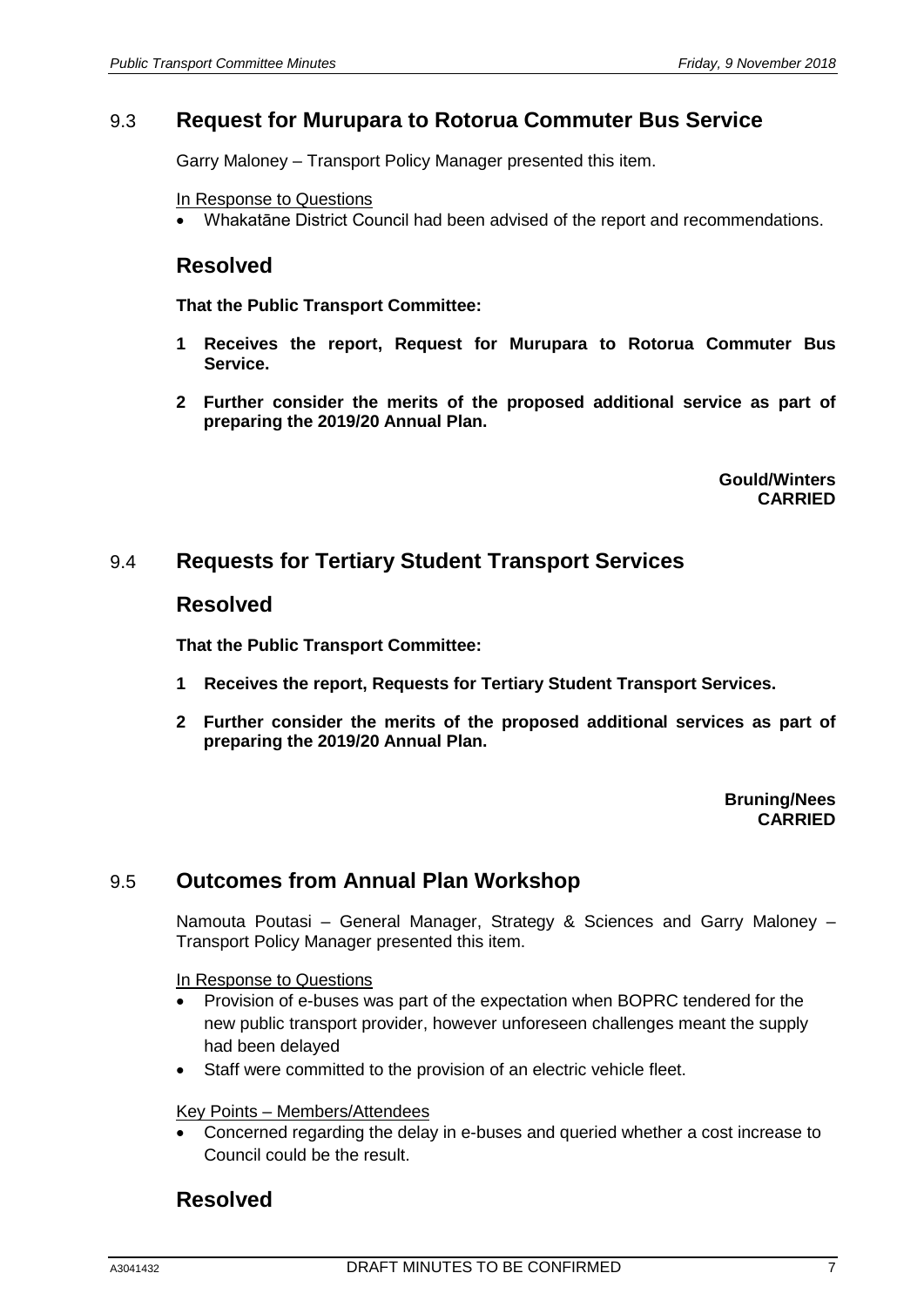**That the Public Transport Committee:**

**1 Receives the report, Outcomes from Annual Plan Workshop.**

### **Thurston/Bruning CARRIED**

## 9.6 **Performance of Public Transport Services for July to September 2018**

Jen Proctor – Transport Operations Officer, Melissa Winters – Transport Operations Officer and Rachel Pinn – Programme Leader, Passenger Transport presented this item.

In Response to Questions

- Mystery shoppers worked through a check list when assessing a service
- The Public Transport Blueprint review had assessed the total mobility aspect of the service.

### **Resolved**

**That the Public Transport Committee:**

- **1 Receives the report, Performance of Public Transport Services for July to September 2018;**
- **2 Requests that a report regarding innovation in the total mobility sector be brought back to the Committee for consideration**

**Molloy/von Dadelszen CARRIED**

### 9.7 **The 2018 Bus Satisfaction Survey**

### **Resolved**

**That the Public Transport Committee:**

**1 Receives the report, The 2018 Bus Satisfaction Survey.**

**Nees/Gould CARRIED**

### 9.8 **Other Matters of Interest**

Garry Maloney – Transport Policy Manager presented this item.

In Response to Questions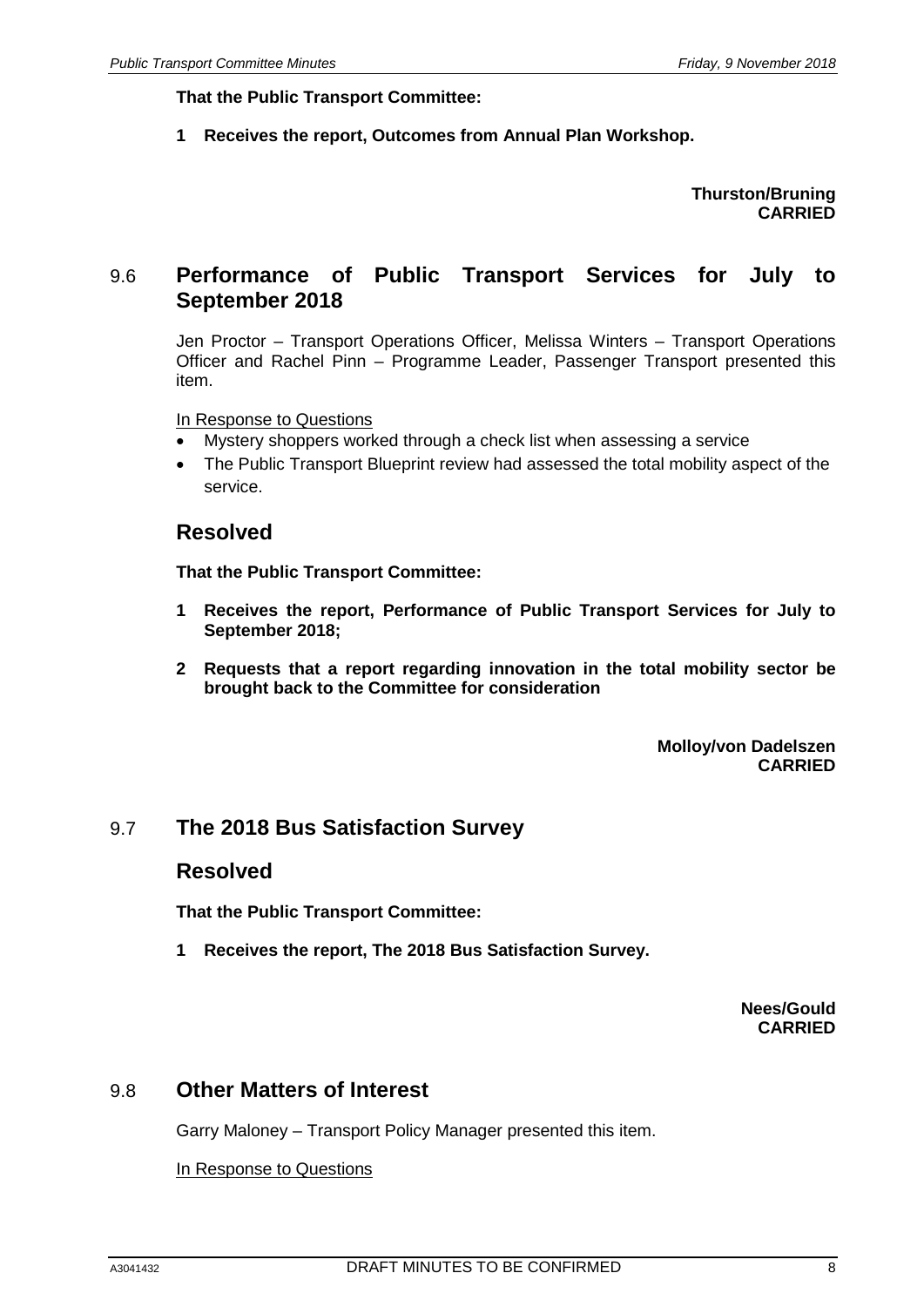- Staff had met with Maori Wardens, Police and security companies in Rotorua following the assault on a bus driver and there had been no further safety incidents
- Welcome Bay free school bus trial was scheduled to commence in Term 1, 2019 and the outcome of the trial was expected to be available by mid-2019.

Staff Follow-up

• Forecasting for the free Welcome Bay trial to be prepared and considered as part of the Annual Plan 2019-20 workshops.

## **Resolved**

**That the Public Transport Committee:**

- **1 Receives the report, Other Matters of Interest**
- **2 Investigate Tauranga city-wide school bus fare free options early next year to feed into 2019-20 Annual Plan**
- **3 Agrees that representation be made to the relevant Ministers regarding unique issues relating to school transport in Tauranga**
- **4 Requests that a report be brought back to the Committee outlining all funding opportunities available for public transport under the new and existing Government Policy Statement.**

**Thompson/Nees CARRIED**

- 12.35 pm The meeting **adjourned** and Cr Bruning and Cr Gould **withdrew** from the meeting.
- 1.05 pm The meeting **reconvened**.

## 9.9 **Public Excluded Section**

### **Resolved**

### **Resolution to exclude the public**

- **1 Excludes the public from the following parts of the proceedings of this meeting.**
- **2 Invites Tauranga City Councillors and staff, and NZTA representatives as listed in the minutes, to remain after the public has been excluded, because of their knowledge of the information being presented and requirement to respond to questions of clarification.**

**The general subject of each matter to be considered while the public is excluded, the reason for passing this resolution in relation to each matter, and the specific grounds under section 48(1) of the Local Government Official Information and Meetings Act 1987 for the passing of this resolution are as follows:**